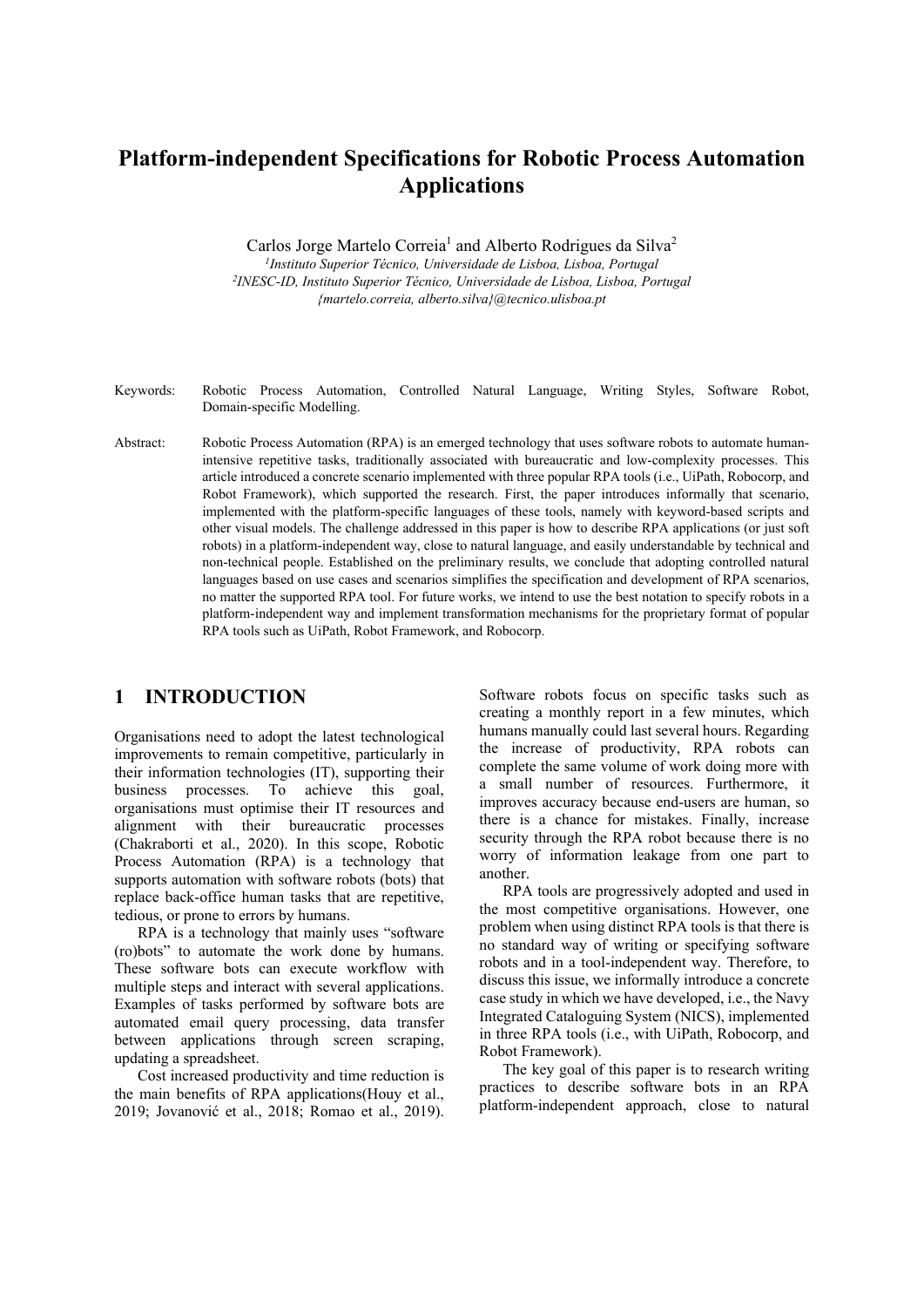language, so that they can be understandable by both technical and non-technical people. To support this research, we propose two types of writing software bots based on specification languages inspired by: use case scenarios (da Silva, 2021) and pseudocode specifications (Oda et al., 2016).

This paper is organised into six sections. Section 2 introduces the background of this research, including RPA technology and tools, and the relevance of textual notations used in this research. Section 3 describes the Case Study, presenting the informal requirements and a general overview of the leading business processes. Section 4 presents and discusses two types of writing RPA robots in a platform-independent way. Section 5 refers to these robots" implementation based on three popular RPA tools. Finally, Section 6 presents the conclusion.

### **2 BACKGROUND**

This section introduces RPA tools and textual notations to describe soft robot-based applications in a high-level and platform-independent format.

### **2.1 RPA Tools**

This section introduces the RPA tools used in this research: UiPath, Robot Framework, and Robocorp.

According to the Gartner report (July 2021) (Saikat Ray, 2021), the market leaders are UiPath, Automation Anywhere, and Blue Prism, shown in Figure 1. Gartner describes the RPA market for licensed software platforms used for developing scripts. RPA platforms program repetitive, rulebased, and liable tasks.

These reports assess relevant RPA tools based on the following criteria: (i) Enable citizen developers to build automation scripts; (ii) Integrate with enterprise applications, primarily via UI scraping; (iii) Have orchestration and administration capabilities, including configuration, monitoring, and security.

RPA tools offer advanced capabilities like intelligent document processing, process mining, and discovery. In addition, RPA tools also have emerging features and capabilities, such as a low-code user experience (UX) for building UI front ends for bots; and headless or serverless orchestration of automation workflows.

Open-Source RPA tools provide a solid groundwork to develop own customised robots without being connected with a commercial vendor, whose technology offers limited capabilities and high direct costs (Hüller et al., 2021). Open source

solutions can go further into the RPA tools without a significant investment in software.



Figure 1: Magic Quadrant for RPA (Saikat Ray, 2021).

#### **2.1.1 UiPaTh**

UiPath (UP) Platform services offer governance features, a citizen-developer-friendly UiPath StudioX (UX). This profile is for business users looking to automate tasks. Ideal for users with limited or no experience writing code), a more complex profile, namely UiPath Studio (US) (For users looking to build complex unattended or testing automation. Ideal for users prior programming experience), enhanced computer vision, and cloud-orchestrated RPA (Saikat Ray, 2021).

UiPath is deployed worldwide and has the resources and partnerships to develop its platform by enabling end-to-end automation programs. At the beginning of 2021, UiPath decided to purchase Cloud Elements, an enterprise integration platform as a service vendor, which signals the importance of UIbased and API-based integration for scalable process automation initiatives.

UiPath has the following strengths: Strong brand position recognised among RPA technology. UX app for automation: UiPath's product portfolio includes a low-code UX app builder, Ui-Path Apps, which helps create business value by interfacing with various cloud and on-premises applications. Viability: UiPath demonstrates strong viability and strong revenue growth of 63% from 2019 to 2020. The vendor's community of more than 1 million users reflects its massive customer and partner ecosystem.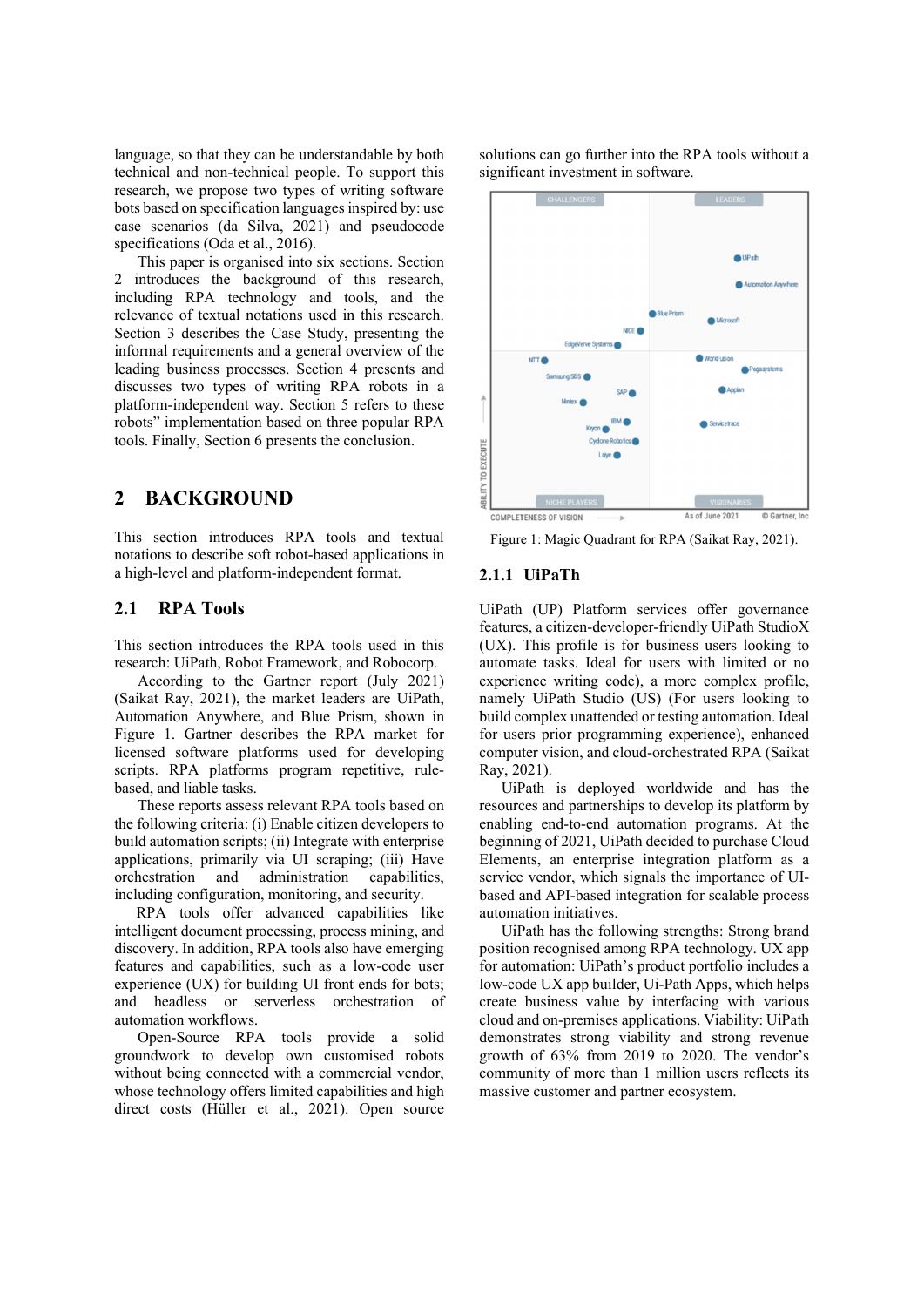On the other hand, its weaknesses are: it still lacks a web-based RPA development environment; it has built a narrative around hyperactive automation and a range of complementary capabilities. However, many competitors that have entered the RPA market from adjacent software sectors provide capabilities that may surpass or match UiPath's offering, especially in terms of complex orchestration, decision automation, and case management. Pricing: UiPath's pricing and packaging strategy change, as evidenced by its introduction of developer persons and subsequent elimination of them within one year.

#### **2.1.2 Robot Framework**

Robot Framework (RF) is an open-source automation framework used for test and robotic process automation. The Nokia Networks developed the first version in 2005. RF is written in Python and is an open framework that can be virtually integrated with any other tool and is free to use without licensing costs (Roveda et al., 2017).

RF uses a straightforward syntax, applying human-readable keywords and, for that reason, does not require expert skills in coding. Moreover, it is possible to create new libraries implemented with Python, which allows the expansion of its resources (Hocenski & Stresnjak, 2011).

RF code describes test cases format, written using keyword-based scripts in a tabular format and written in plain text or tab-separated values.

The benefits of RF are: (Hocenski & Stresnjak, 2011) it is an open-source tool; easy to understand and more intuitive due to keywords, and it is possible to develop scripts in Python and Java.

The disadvantages of RF are that its installation requires all packages, drivers and library separately installed; do not provide debugging capability (meaning that is not available the option to use breakpoints); its IDE shows some issues, e.g., it crashes when using the tabular and "text editor" mode.

### **2.1.3 Robocorp**

Robocorp (RC) is a tool for creating software robots based on the Robot Framework (RF), the automation mentioned above (Robocorp, 2021).

In RC, it is possible to build software robots using RF, Python, or both. RC is a virtual Python environment based on Conda, an open-source package management system and environment management system. RC has similar advantages and disadvantages with the above-mentioned for RF.

#### **2.2 Controlled Natural Languages**

This section briefly introduces controlled natural languages for writing use case scenarios and workflows based on pseudocode notations.

A controlled natural language (CNL) is a straightforward way to communicate with a constrained version of a natural language. That includes a constrained vocabulary, grammar syntax, and writing styles (da Silva, 2017), (da Silva & Savić, 2021). CNLs can improve communication among humans, mainly for non-native speakers of the corresponding natural language. In addition, the constraints on a natural language make it easier for computers to analyse such texts to improve computeraided, semi-automatic, or automatic translations into other languages.

The advantages to adopting CNLs are that their sentences are easy to understand, are semantically correct, and can be computationally manipulated.

Concerning the writing of **use cases** and **use case scenarios**, da Silva discusses several linguistic patterns and guidelines to help engineers write them rigorously and systematically (da Silva, 2021). Spec.1 shows a partial specification of a use case scenario as discussed in (da Silva, 2021).

UseCase uc\_1\_ManageInvoices […] 0. Scenario MainScenario (Main): 1. System: Shows a list of Invoices and available actions, namely CreateInvoice, UpdateInvoice, ConfirmPayment, SendInvoices, and PrintInvoice. In addition, there are actions to Close the interaction space, Select/Unselect Invoices, Search Invoices, and Filter Invoices. 2. Actor: Browses the list of Invoices and consult Invoices 3. Actor: Selects the option Close.

Spec. 1: Partial specification of a use case scenario [from (da Silva, 2021).].

**Pseudocode** is a popular technique to describe an informal and high-level computer program or algorithm (Oda et al., 2016). Pseudocode writes in symbolic code translated into a programming language before being executed.

Pseudocode aims to be more accessible for people to understand than conventional programming languages code, and it shows in a platformindependent format the main principles of such algorithms. For instance, Spec. 2 presents the description of an algorithm in pseudocode written in English. It is usually used in textbooks and scientific publications to document algorithms and plan software and other algorithms (Roy, 2006).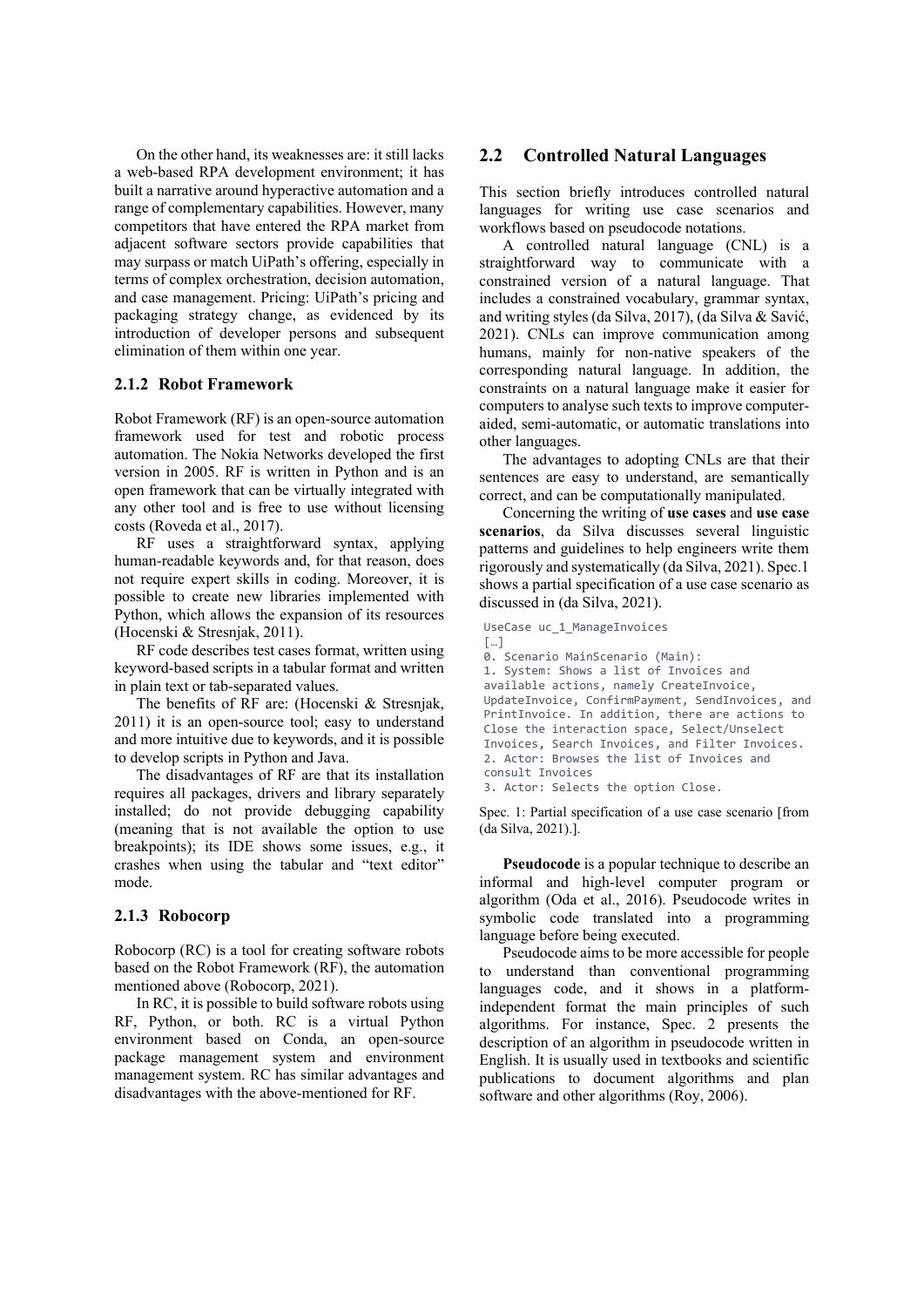```
Define the function fizzbuzz with an argument n. 
   if n is not an integer value, 
     throw a TypeError exception with a message… 
   if n is divisible by 3, 
     if n is divisible by 5 
       return 'fizzbuzz' 
     else 
       'fizz' 
   else if n is divisible by 5, 
     return the string 'buzz'. 
   Otherwise, 
     return the string representation of n.
```
Spec. 2: Example of pseudocode written in English [from (Oda et al., 2016).].

# **3 CASE STUDY**

The NICS (Navy Integrated Cataloguing System) describes a fictional scenario of an application used to manage the parts supply of the navy ships.

The creation of this application occurred in 2019 with the main task of cataloguing articles/parts on navy ships. Articles refer to parts of the navy ship's equipment. The application allows the search for articles/parts in three different ways, namely: "by free research", "by equipment research", or "by article/part research". Each article/part has detailed information about its history and associated documents. It is worth mentioning that the entire history of articles from 2011 onwards was loaded into the application's database, considering that all associated documentation was in digital support.

However, articles/parts documentation before 2011was handwritten, and, for that reason, they were not possible to be loaded. A back-office operator was in charge of digitising all this missing documentation, approximately 78.000 articles/parts documents, and providing the IT team to upload it into the system. After two years daily of work dedicated to this task, this employee only processed around 10000 documents.

The following text (Spec. 3) illustrates the informal requirements of the NICS application. With the purpose of legibility, this text draws attention to the following text fragments: candidate actors dashed underline text; data entities are **bold** and use cases marked as underlined text.

NICS is the short name for the "Navy Cataloguing Information System", which allows users to search for articles/parts. Articles refer to parts of the navy ship's equipment. The application allows the search for articles/parts in three different ways, namely: "by free research", "by equipment research", or "by article/part research". Each article/part has

```
detailed information about its history and 
associated documents. 
A user has a user profile, namely as ITManager, 
backOfficeOperator, or organizationalEntity. 
An ITManager registers and manages users [...].
An organizationalEntity corresponds to a navy
department responsible for creating Cataloguing 
documents.
```
[…].

Spec. 3: Partial informal requirements of the NICS.

Figure 2 indicates the domain model of the NICS application with a simplified UML class diagram, and Figure 3 illustrates the UML use case diagram. Finally, section 4 presents the equivalent specification for the use case "uc\_3\_SoftRobot".



Figure 2: Domain model of the NICS (UML class diagram).



Figure 3: Use case model of the NICS (UML notation).

# **4 ROBOTS SPECIFICATION**

This section discusses how to write RPA robots in controlled natural languages that shall be understandable by both technical and non-technical stakeholders. In particular, it discusses two distinct writing styles: based on use case scenarios and based on pseudocode.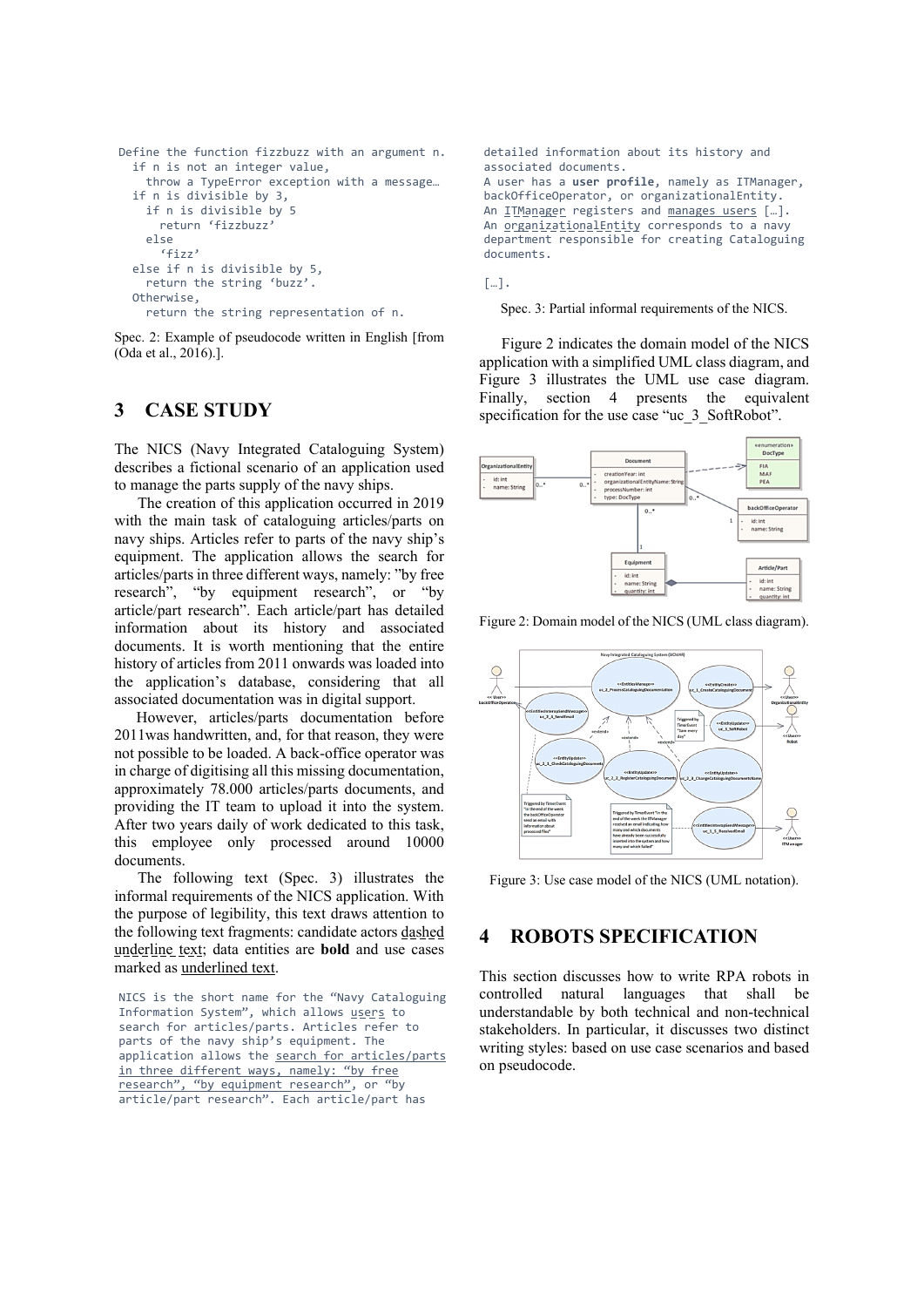#### **4.1 Based on Use Case Scenarios**

Spec. 4 describes the NICS robot with the use case scenario writing style as discussed by (da Silva, 2021).

```
UseCase uc_3_NICS_SoftRobot 
\lceil \dots \rceilScenario MainScenario (Main): 
s1. Robot: Get the list of digitalised documents 
from a specific location folder (in a "pdf"
format), with file names outside the standard 
format. 
S2. Robot: Read and convert each document from 
"pdf" into "txt" format, using OCR technology 
with a scale of zero. 
S3. Robot: Browses the list of Documents and 
opens each one of them in "txt" format. 
S4. Robot: For each document, extract and insert 
in an excel file the following text fragments: 
document type, organisational entity 
(responsible for document creation), process 
number, and creation year. 
S5. Robot: In addiction, insert into the excel 
file the path where is the document. 
S6. Robot: Get the document filename in the 
correct standard format from the Excel file and 
change the filename of each one. 
S7. Robot: If the document filename is in the 
correct format, upload the file into the data 
store of the NICS application and move it to the 
Processed Document Folder. 
S8. Robot: If the document file has an incorrect 
format filename, move it to the Failed Document 
Folder. 
S9. Robot: Send an email to IT Manager 
specifying successful documents inserted into 
the system and how many have failed.
```
Spec. 4: Use cases scenario specification.

#### **4.2 Based on Pseudocode**

Spec. 5 describes the NICS robot's main steps based on the discussed pseudocode notation.

First, the partial text corresponds to the declaration and initialisation of variables.

Second, it is possible to visualise the reading and conversion of each document from "pdf" into "txt" format, using OCR technology with a scale of zero.

Third, due to the problem of files having different designations, for the same information (i.e., for the document number parameter, in a document we have  $\langle N^{\circ}$ : 12345 and in others  $\langle N$ umber: 12345 >), it is necessary to standardise the expressions and to give the same expressions to all documents, in this case, whenever "Number:" appears, it becomes "Nº:".

Fourth, define regular expressions to extract the desired data, e.g.,  $\leq$ strType $\geq$   $\leq$ strEntity $\geq$ <strProcessNumber>\_<strCreationYear>.

Fifth, extracte and insert data into the Excel file.

Sixth, obtains the new filename of the document file in the correct standard format in the excel file.

Seventh, if the filename is in the correct format, then the filename is changed. After that, the document file shall be uploaded to the system and moved to the processed documents folder. Otherwise, if the filename has an incorrect format, it is moved to the Failed Documents folder.

Eighth, send an email to IT Manager specifying successful documents inserted into the system and how many have failed.

```
Soft Robot NICS: 
//1: declaration of variables 
   pdfPath = Environment.CurrentDirectory 
   pdfFiles = Directory.GetFiles(pdfPath,"*.pdf") 
   totalNumberOfPdfFiles = 0 
   numberOfFinishedPdfFiles = 0 
   numberOfFailedPdfFiles = 0 
   extratedText, strtype, strNumber, strEntity, 
strCreationYear, strOC, newPdfFileName, 
oldPdfFileName 
//2: read and convert document file from 
"pdf"//into "txt" format 
begin 
   FOR each pdfFile In pdfFiles 
   \lceil \dots \rceil READ pdfFile with OmniPage OCR (SCALE(0)) 
     WRITE extractedText 
   END IF 
//3: replace wrong format information in the 
//document file 
ExtratecdText = strText.Replace("Nº:","Number:") 
ExtratecdText = strText.Replace("From.","From:") 
ExtratecdText = strText.Replace("'","") 
//4: extract information from the document file 
//using regular expressions 
IF String.IsNullOrEmpty(strCreationYear) 
   StrCreationYear = 
System.Text.RegularExpressions.Regex.Match(strTe
xt,"(?i)(?<=Data:\s)(\d{2}.\d{2}.\d{4})").Value 
END IF 
//5: write extracted information from the 
//document file into the excel file 
     WRITE strType 
     WRITE strEntity 
     WRITE strProcessNumber 
     WRITE strCreationYear 
//6: read new filename in the excel file 
             newPdfFileName
   IF cell.Length < 17 OR cell.Length > 19 OR 
cell.Contains("/") OR String.IsNullOrEmpty(cell) 
//7: change document filename and move it to a 
//specific folder 
   .<br>MOVE pdfFile INTO FailedPdfsFolder
       numberOfFailedPdfFiles = 
numberOfFailedPdfFiles + 1 
       totalNumberOfPdfFiles = 
totalNumberOfPdfFiles+1
```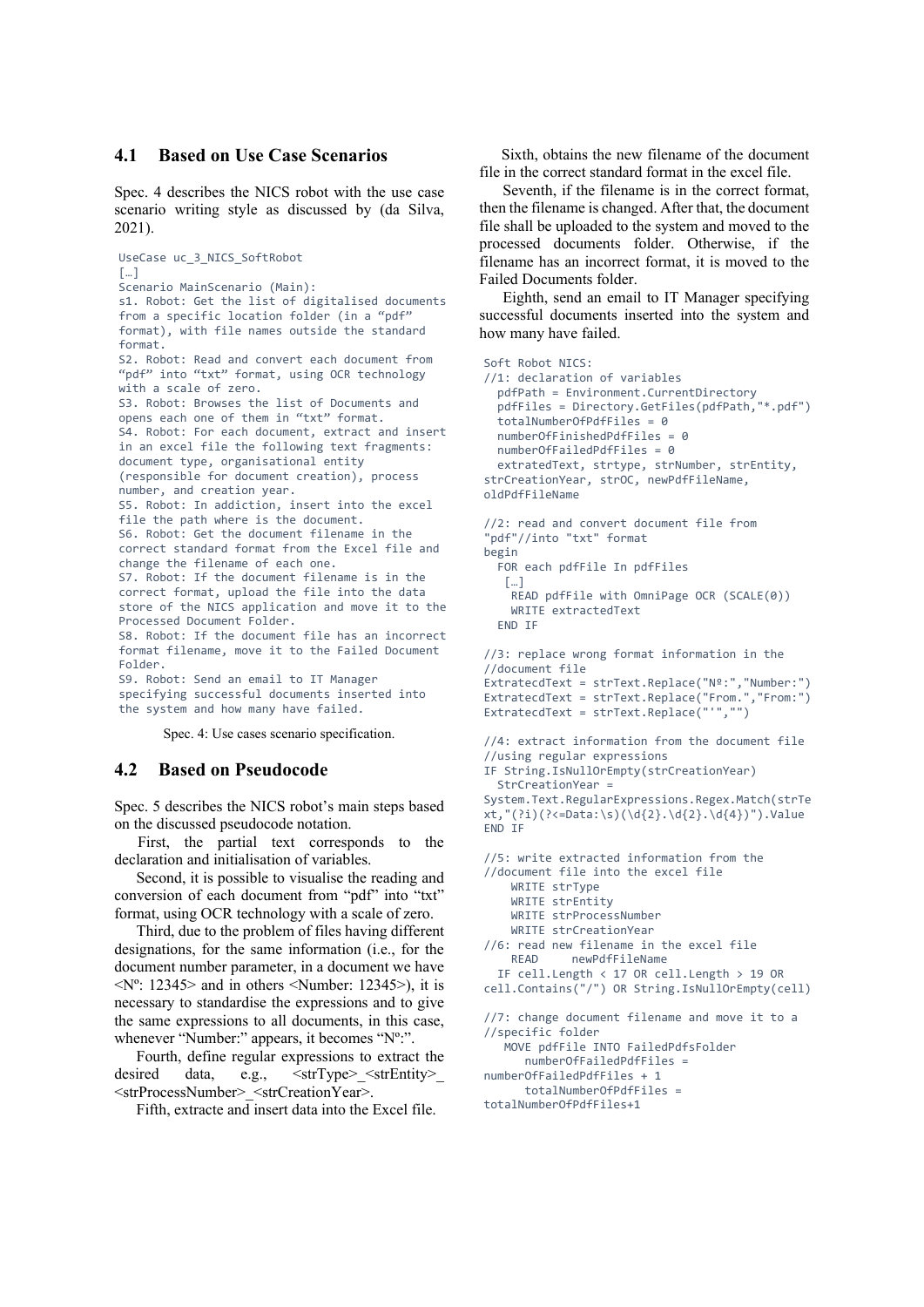```
 ELSE 
     RENAME (oldPdfFileName, newPdfFileName) 
     move pdfFile INTO FinishedPdfsFolder 
       numberOfFinishedPdfFiles = 
numberOfFinishedPdfFiles + 1 
       totalNumberOfPdfFiles = 
totalNumberOfPdfFiles + 1 
   END IF 
  END FOR 
//8: send an email to the IT Manager 
 SEND EMAIL
```
end.

Spec. 5: Specification-based on Pseudocode.

### **4.3 Discussion**

This analysis suggests that both notations could be suitable for the purpose. In particular, the use case scenario notation is simple but has limitations in describing processes and lacks vocabulary, whereas the pseudocode-based is more appropriate for describing algorithms and consequently translated into code. Moreover, the use case scenario notation offered the advantage of ensuring that stakeholders communicate in the same language, as most are non-technical.

Table 1 compares the two writing styles to describe software robots according to suitability, expressiveness, and overall rating criteria (scores according to the following criteria (1=weakest; 6=strongest).

Table 1: Comparative summary for the two notations.

| Writing styles        | Criteria    |                |                |  |
|-----------------------|-------------|----------------|----------------|--|
|                       | Suitability | Expressiveness | Overall Rating |  |
| Use case<br>scenarios |             |                |                |  |
| Pseudocode            |             |                |                |  |

# **5 ROBOT IMPLEMENTATION**

This section has two parts, the first refers to some aspects of the NICS robot implementation, and the second part presents an initial comparative analysis.

We decided to start this research by implementing the NICS robot on these three RPA platforms (i.e., on UiPath, Robot Framework, and Robocorp) in a reverse engineering perspective, as well as to understand the difficulties experienced by users in creating a specific scenario on more than one RPA platform.

Figure 4 and Specs. 6 and 7 partially show the implementation of the code on these three platforms. (For more details on these implementation issues, the reader may consult our repository at https://github.com/Martelo39/PIS\_RPA).

The focus of this work is not on the comparison of RPA tools but to demonstrate that each one has its differences and specificities. Above all, in some cases, they lack in-depth knowledge of the programming language used by the RPA tool in question.



Figure 4: Robot NICS defined in UiPath.

```
*** Settings *** 
Library ocr.py 
Library OperatingSystem 
Library String
*** Variables *** 
\left[\begin{smallmatrix} \dots \end{smallmatrix}\right]*** Test Cases *** 
NICS
ocr.OcrTesseract ./Output/Images<br>FOR ${fileTxt} IN @{fileNam
  FOR ${fileTxt} IN @{fileNamesTxt}
    ${strText} Get File ./Output/txt/${fileTxt} 
   […] 
   @{strDate} Get Regexp Matches ${strText} 
(Data: ..-..-..) 
   […] 
   ${newPdfFileName} Set Variable 
${type}${underscore}${entity}${underscore}${numb
er}${underscore}${creationDate}.pdf<br>Move File ./PDFs/${filePdf}
                 ./PDFs/${filePdf}
./Output/CompletedFiles/${newPdfFileName} 
   […] 
   END
```
Spec. 6: Robot NICS defined in Robot Framework.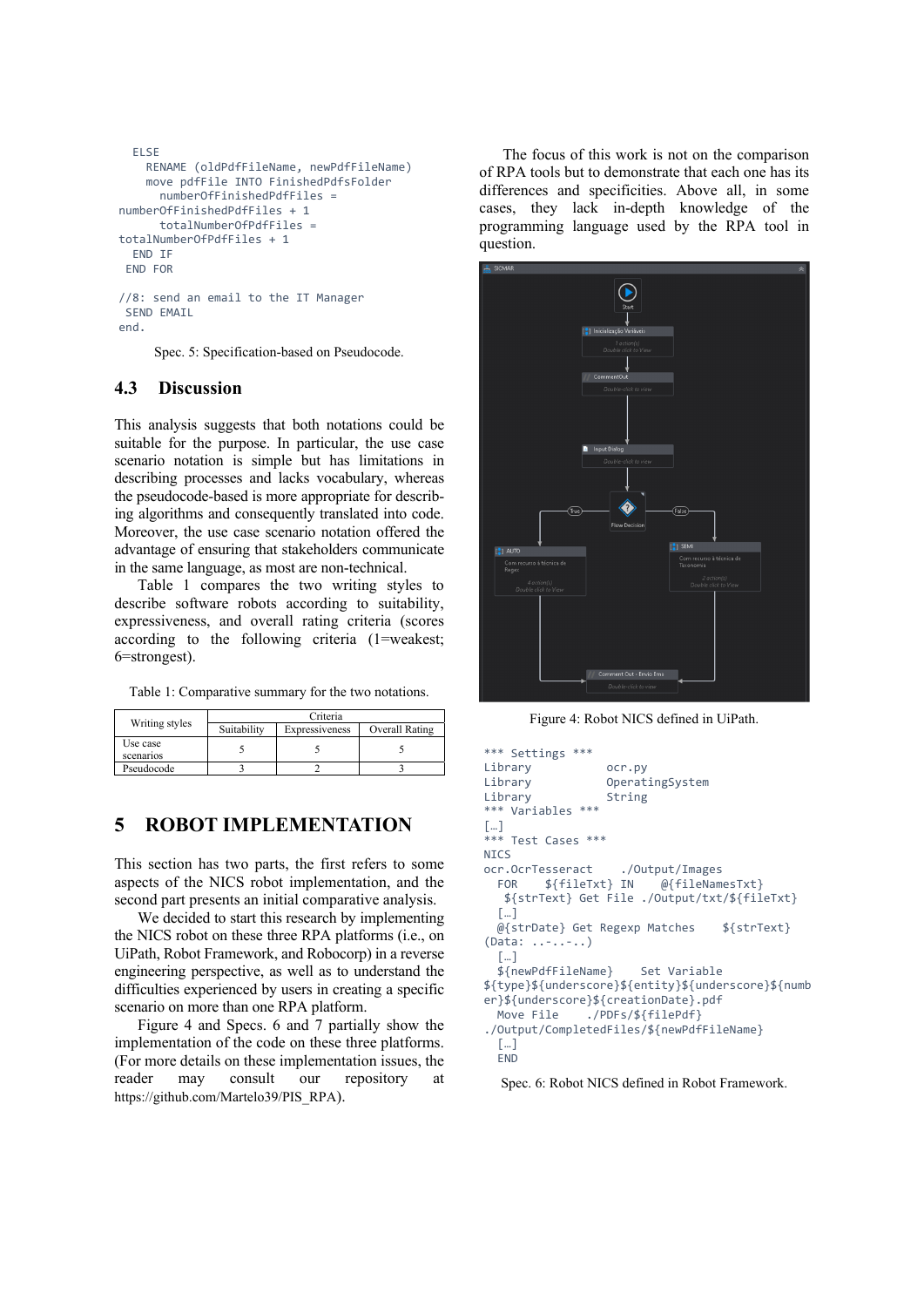```
*** Settings *** 
                RPA.core.notebook
Library OperatingSystem<br>Library String
Library
Library ocr.py 
*** Variables *** 
[…] 
*** Keywords *** 
Process all digitizing documents 
   ocr_tesseract ./Output/Images 
   FOR ${fileTxt} IN @{fileNamesTxt} 
     ${strText}= Get File 
./Output/txt/${fileTxt} 
     @{strDate}= Get Regexp Matches 
${strText} (Data: ..-..-..) 
     […] 
  END
*** Tasks *** 
   Process all digitising documents
```
Spec. 7: Robot NICS defined in Robocorp.

Table 2: Comparison of the three used RPA tools.

| <b>RPA</b> | Criteria    |               |           |         |  |
|------------|-------------|---------------|-----------|---------|--|
| Tool       | Suitability | Programming   | Time      | Overall |  |
|            |             | <b>Skills</b> | Behaviour | Rating  |  |
| UP         |             |               |           |         |  |
| <b>RF</b>  |             |               |           |         |  |
| RC         |             |               |           |         |  |

After the assessment, it is possible to analyse the results, summarised in Table 2 (scores according to the following criteria: 1=weakest; 6=strongest). Regarding the criteria Programming Skills: 1 means nice-to-have, and 6 does not require programming skills.

We verify that UiPath is the most suitable tool for beginners because it does not require programming knowledge, and it provides a visual paradigm that is easy to read and write simple models. UiPath also provides a vast number of features, such as the capture-and-play feature that allows recording enduser actions and mimics them in the same manner. However, UiPath is more expensive than the other tools. (For instance, purchasing UiPath for the first time costs an extra \$3k for the development environment (Studio) and \$6k/year per robot).

Robot Framework and Robocorp can be good alternatives because they are open sources, offer code ownership, and cost-effectively scale without additional overheads. However, it is necessary to know to program, and, for that reason, they are more complex for beginners.

### **6 CONCLUSION**

At the beginning of this project report, we describe RPA technology, Controlled Natural Language based

on CNL-B, and Pseudocode notations. First, however, the organisations should identify their appropriate processes for this technology since not all need or shall be automated. The most suitable processes (to use RPA) are repetitive, rule-based, low-complexity, and a high volume of tasks. One of the essential advantages of RPA implementation is the cost and time reduction achieved by the organisations.

The controlled natural language like CNL-B provides basic terms necessary to communicate and shows some limitations in the provided vocabulary, grammar syntax, and verb forms (da Silva, 2021).

Specifications based on pseudocode notations are popular to describe informal and high-level computer programs or algorithms (Oda et al., 2016). Pseudocode writes in symbolic code and translates into a programming language before being executed.

Both CNL-B and Pseudocode allow describing software algorithms, supporting the development of the program, and the maintenance of business processes. In this way, it is possible to put the stakeholders in the same direction, thus ensuring that they communicate in the same language and share a shared vision.

The research discussed in the paper uses a case study that involved the concrete implementation of an RPA scenario in the scope of the NICS (Navy Integration Cataloguing System) application. That scenario was defined in the CNL-B and Pseudocode to decide which of the two notations fits better for describing the RPA scenario. We concluded with this article that using both specifications to describe in an agnostic way the RPA NICS scenario would simplify the development of scenarios, no matter what of the RPA tool used. Furthermore, controlled natural languages allow writing more systematically and consistently and, above all, more straightforward than the specification approach based on pseudocode, a more technical writing approach. Given the above, the main objective is to ensure that stakeholders communicate in the same language, especially nontechnical ones. Therefore, we considered a specification approach based on controlled natural languages (CNL-B) as the most adequate.

For future work, we intend to research the following challenges. First, use one of the notations discussed in this article to specify robots and explore transformation mechanisms for proprietary formats (i.e., UiPath, Robot Framework, Robocorp). Second, extend the ASL language (Gamito & da Silva, 2020) to support the rigorous specification of RPA robots based on the Xtext technology (Bettini, 2016; Fowler, 2010). Third, research and develop transformation